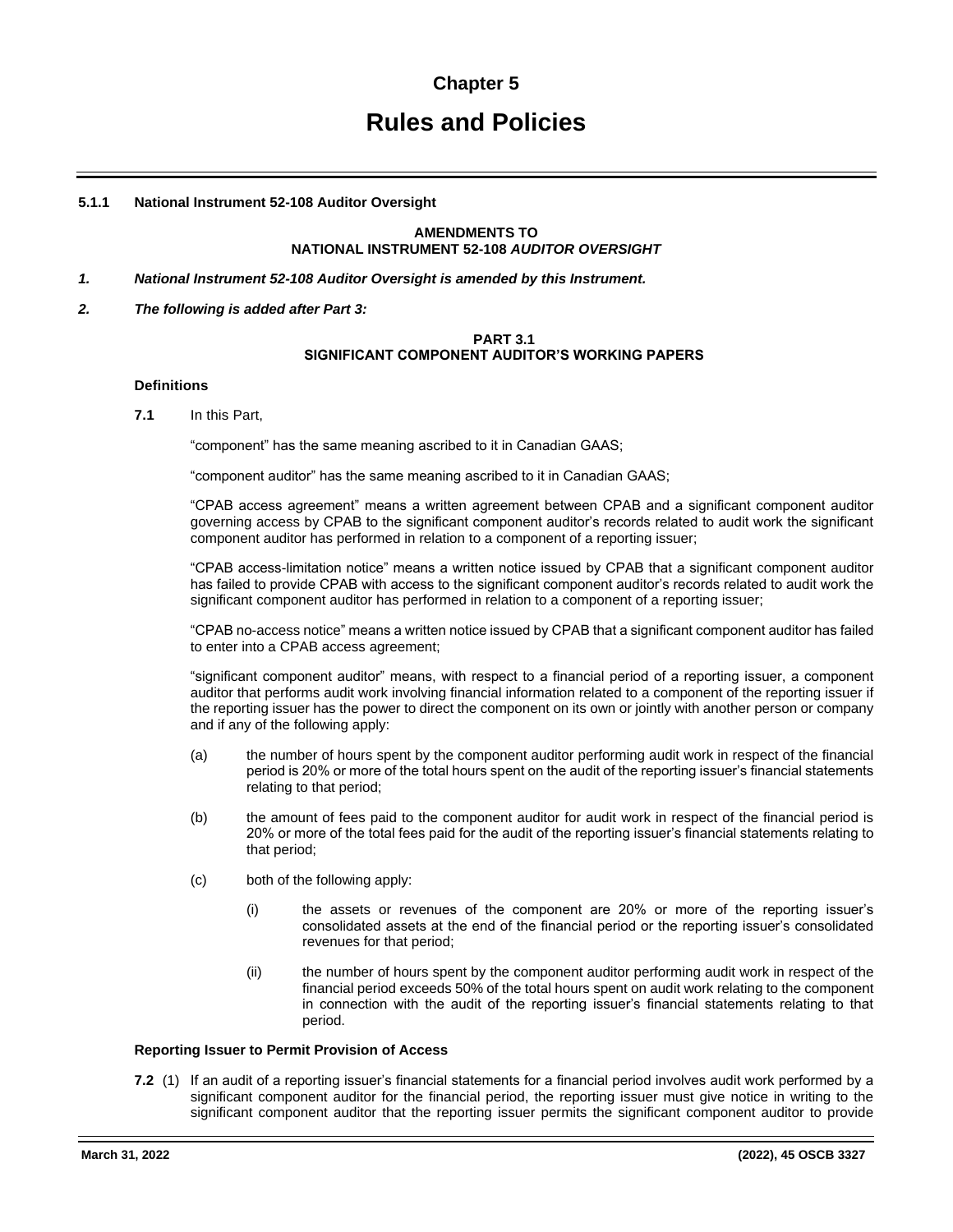CPAB with access to the significant component auditor's records relating to that audit work if that access is requested by CPAB.

(2) The notice referred to in subsection (1) must be given on or before the date of the auditor's report on the reporting issuer's financial statements referred to in subsection (1).

#### **Failure to Voluntarily Provide CPAB with Access to a Significant Component Auditor's Records**

- **7.3** (1) If a participating audit firm receives a CPAB access-limitation notice, the participating audit firm must, not more than 5 business days after receipt of the notice, deliver a copy of the notice to all of the following:
	- (a) the reporting issuer identified in the notice;
	- (b) the audit committee of that reporting issuer;
	- (c) the regulator or securities regulatory authority for that reporting issuer.
	- (2) If a reporting issuer receives a copy of a CPAB access-limitation notice with respect to a significant component auditor, the reporting issuer must, not more than 5 business days following the receipt of the copy of the notice, give notice in writing to the significant component auditor that the reporting issuer permits the significant component auditor to enter into a CPAB access agreement.

#### **Failure of a Significant Component Auditor to Enter into a CPAB Access Agreement if Requested to Do So**

- **7.4** (1) If a participating audit firm receives a CPAB no-access notice, the participating audit firm must, not more than 15 business days after receipt of the notice, deliver a copy of the notice to all of the following:
	- (a) each reporting issuer audited by the participating audit firm if the public accounting firm identified in the notice was a significant component auditor for the reporting issuer's most recently completed financial period for which an auditor's report has been issued;
	- (b) the audit committee of each reporting issuer referred to in paragraph (a);
	- (c) the regulator or securities regulatory authority for each reporting issuer referred to in paragraph (a).
	- (2) If a participating audit firm receives a CPAB no-access notice, the participating audit firm must not,
		- (a) subject to subsection (3), use the public accounting firm referred to in the notice as a significant component auditor in respect of an audit of any reporting issuer's financial statements for a financial period ending more than 180 days after the date of the notice, or
		- (b) in respect of an audit of a reporting issuer's financial statements for a period ending more than 180 days after the date of the notice, use any other public accounting firm as a significant component auditor in respect of a component of the reporting issuer, if audit work in the current or preceding year was done by the public accounting firm referred to in the notice, unless the other public accounting firm satisfies one or both of the following and delivers a notice stating that fact to the participating audit firm and CPAB at least 90 days before the participating audit firm issues its auditor's report in respect of the audit:
			- (i) the other public accounting firm gives an undertaking to CPAB in writing to provide CPAB with prompt access to its records relating to audit work performed on financial information related to the component of the reporting issuer;
			- (ii) the other public accounting firm has entered into a CPAB access agreement in respect of the reporting issuer.
	- (3) Paragraph (2)(a) does not apply to a participating audit firm in respect of a financial period of a reporting issuer ending more than 180 days after the date of the notice if
		- (a) CPAB has notified the participating audit firm that the significant component auditor has entered into a CPAB access agreement in respect of the reporting issuer before the participating audit firm issues its auditor's report in respect of the financial period, and
		- (b) CPAB has not, before the participating audit firm issues its auditor's report in respect of the financial period, notified the participating audit firm that the significant component auditor has withdrawn from the CPAB access agreement referred to in paragraph (a).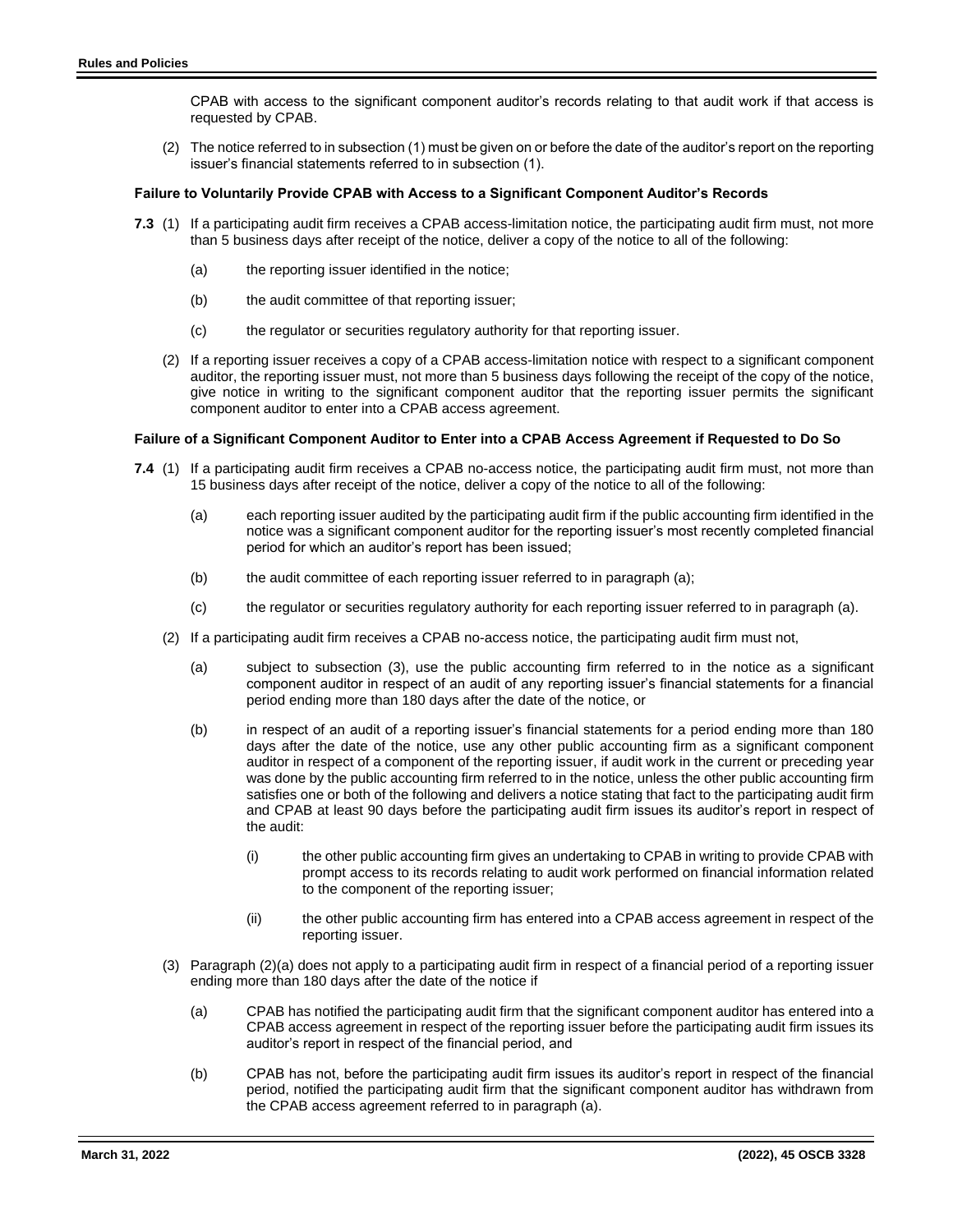# **Application in Québec**

- **7.5** In Québec, the requirements in section 7.2 and subsection 7.3(2) apply to a reporting issuer, provided that an agreement referred to in section 9 of the Chartered Professional Accountants Act (chapter C-48.1) is entered into.**.**
- *3. Subsection 8(3) is amended by replacing "*Except in Ontario*" with "*Except in Alberta and Ontario*".*
- 4. This Instrument comes into force on March 30, 2022.
- 5. In Saskatchewan, despite section 4. above, if this Instrument is filed with the Registrar of Regulations after March 30, 2022, this Instrument comes into force on the day on which it is filed with the Registrar of Regulations.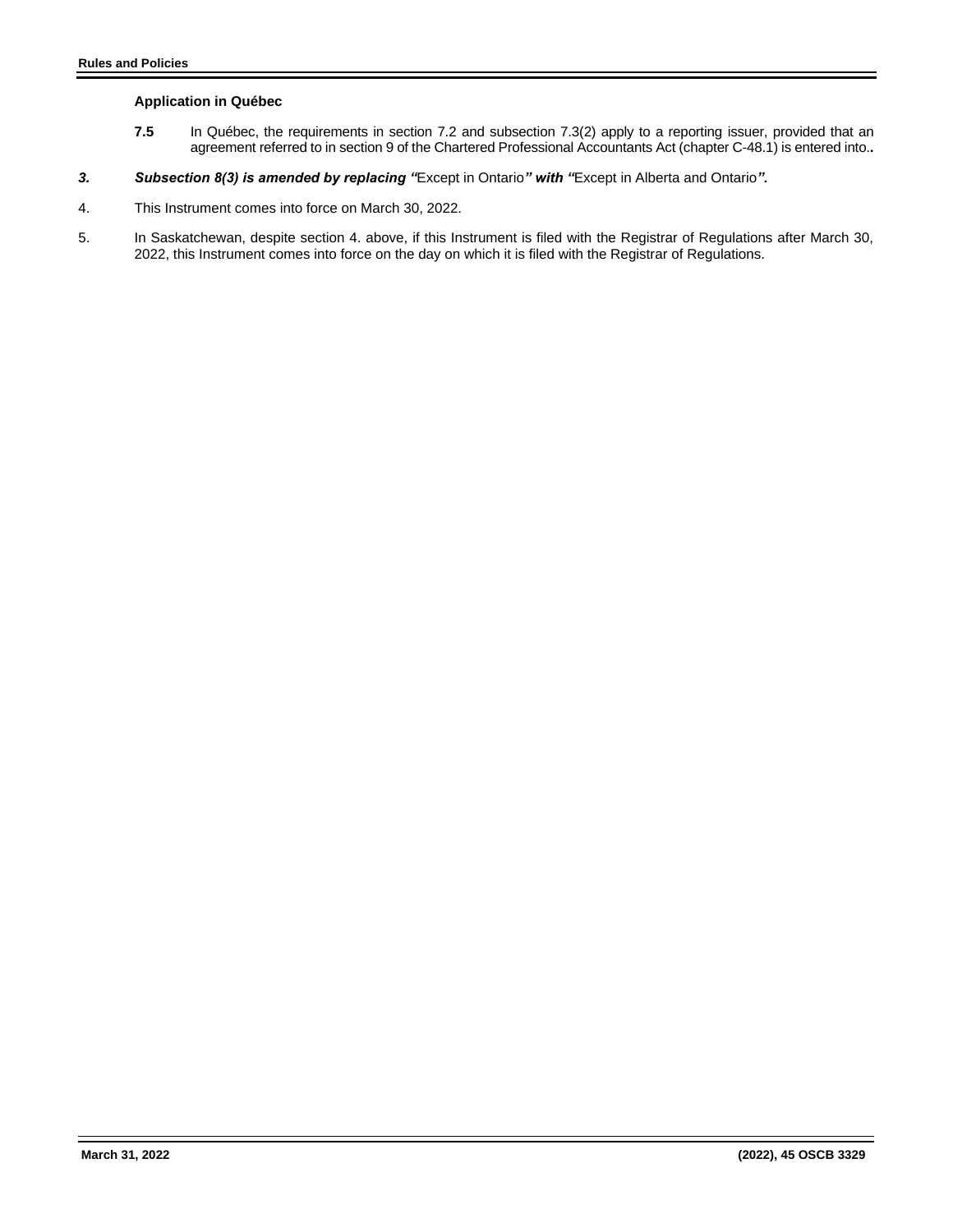# **5.1.2 Companion Policy 52-108 Auditor Oversight**

# **CHANGES TO COMPANION POLICY 52-108CP** *AUDITOR OVERSIGHT*

# *1. Companion Policy 52-108 Auditor Oversight is changed by this Document.*

#### *2. The following is added at the end of the Companion Policy:*

#### **Section 7.1 – Definition of Component and Component Auditor**

The terms "component" and "component auditor" have the same meaning as "component" and "component auditor" in Canadian GAAS. As a result, the terms are interpreted in a manner consistent with how the terms are used in Canadian Auditing Standard 600 *Special Considerations – Audits of Group Financial Statements (Including the Work of Component Auditors)* (CAS 600)*.* 

In CAS 600, the term "component" means an entity or business activity for which a group or component management prepares financial information that should be included in the group financial statements, and the term "component auditor" means an auditor who, at the request of the group engagement team, performs work on financial information related to a component for the group audit.

#### **Section 7.1 – Definition of CPAB Access Agreement**

The Instrument does not prescribe the content to be included in a CPAB access agreement. It is not intended to be equivalent to a "participation agreement". The terms and conditions set out in a CPAB access agreement, including the manner and conditions for when access is to be provided, will be agreed to by CPAB and the significant component auditor.

#### **Section 7.1 - Definition of Significant Component Auditor**

#### *A component controlled or jointly controlled by a reporting issuer*

The definition of significant component auditor refers to a component auditor that performs audit work involving financial information related to a component of a reporting issuer if the reporting issuer has the power to direct on its own or jointly with another person or company. Financial information related to a component that a reporting issuer does not have power to direct, at least jointly, is excluded from the definition.

For example, under IFRS, a subsidiary or joint arrangement are captured by the reference noted above in the significant component auditor definition, whereas an investment that is accounted for using the equity method of accounting, or a variable interest entity that a reporting issuer does not have power to direct on its own or jointly with another person or company, is not captured.

#### *Determination of what constitutes an 'audit hour' or 'audit fee'*

The term 'hours' in this Instrument refers to 'audit hours' and is intended to include any hours that are billed in respect of a financial period as 'audit fees' or 'audit-related fees' (other than hours pertaining to the review of interim financial report), as those terms are described in Forms 52-110F1 *Audit Committee Information Required in an AIF* and 52-110F2 *Disclosure by Venture Issuers* (52-110 Forms).

The term 'fees' in this Instrument is intended to include any fees that are billed in respect of a financial period as 'audit fees' or 'audit-related fees' (other than fees pertaining to the review of interim financial report), as those terms are described in the 52-110 Forms.

#### *Determination of percentage of audit hours spent by a component auditor on a financial statement audit*

Paragraph (a) in the definition of significant component auditor applies if the number of hours spent by the component auditor performing audit work in respect of the financial period is 20% or more of the total hours spent on the audit of the reporting issuer's financial statements relating to that period.

For example, if a reporting issuer audit took 100 hours to complete, and the reporting issuer's auditor performed 80 hours of audit work, and the component auditor performed 20 hours of audit work, paragraph (a) of the definition would apply since the hours spent by the component auditor would be 20% (20 hours / 100 hours) of the audit hours spent by the reporting issuer's auditor.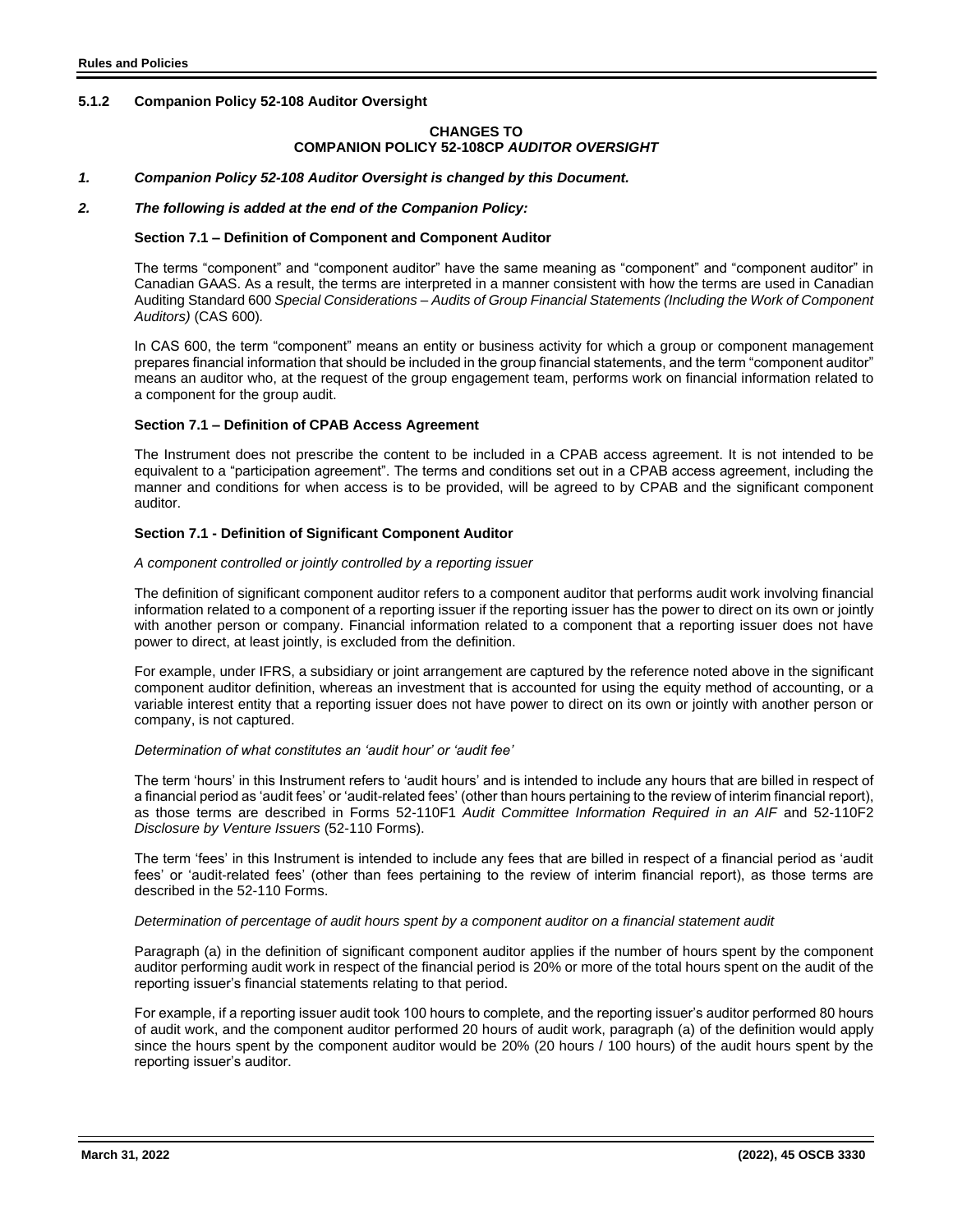*Determination of percentage of audit fees paid to a component auditor for the financial statement audit*

Paragraph (b) of the definition of significant component auditor applies if the amount of fees paid to the component auditor for audit work in respect of the financial period is 20% or more of the total fees paid for the audit of the reporting issuer's financial statements relating to that period.

For example, if a reporting issuer paid \$100,000 for the audit of its financial statements, and \$80,000 of the fee was paid to the reporting issuer's auditor for its audit work, while \$20,000 of the fee was paid to the component auditor for its audit work, paragraph (b) of the definition would apply since the percentage of fees paid to the component auditor would be 20% (\$20,000 / \$100,000).

#### *Determination of number of audit hours a component auditor spent on a significant component*

Subparagraph (c)(i) of the definition of significant component auditor applies if a reporting issuer has a component with assets that represent 20% or more of the reporting issuer's consolidated assets at the end of the financial period, or revenues that represent 20% or more of the consolidated revenues for that financial period, and it has the power to direct the activities of the component on its own or jointly with another person or company. If subparagraph (c)(i) applies, subparagraph (c)(ii) of the definition would be considered.

Subparagraph (c)(ii) of the definition of significant component auditor applies if the number of hours spent by the component auditor performing audit work in respect of the financial period exceeds 50% of the total hours spent on audit work relating to the component that meets the application requirements in subparagraph (c)(i) of the definition.

For example, assume a reporting issuer has a subsidiary (Component A) that has revenues representing 30% of the consolidated revenues of the reporting issuer, and therefore satisfies subparagraph (c)(i) of the definition. If the audit of Component A took 10 hours to complete and the component auditor performed 6 hours of the audit work and the reporting issuer's auditor performed 4 hours of the audit work, the work performed by the component auditor would satisfy subparagraph (c)(ii) of the definition. The component auditor would have performed 60% (6 hours / 10 hours) of the total hours to audit the component for the reporting issuer audit. The component auditor would therefore meet the definition of a significant component auditor.

In the example above, the 6 hours of work performed by the component auditor would represent the amount of time spent to perform audit work in connection with the audit of the reporting issuer's financial statements. If additional audit work was performed to support the completion of a separate audit engagement (e.g., the audit of the standalone financial statements of Component A), those audit hours would be excluded from the calculation in subparagraph (c)(ii).

# **Section 7.2 – Reporting Issuer to Permit Provision of Access**

Section 7.2 requires a reporting issuer to, on or before the date of the auditor's report on the reporting issuer's financial statements for a financial period, give notice in writing to the significant component auditor that the reporting issuer permits the significant component auditor to provide CPAB with access to the significant component auditor's records relating to the audit work performed for those financial statements if that access is requested by CPAB. Effectively, this communication confirms to the significant component auditor that the reporting issuer has no objection with CPAB having access to any information about the reporting issuer that was retained as audit evidence to support the significant component auditor's audit work.

A reporting issuer can give notice to a significant component auditor to provide CPAB with access to inspect the significant component auditor's records by communicating directly with the significant component auditor (e.g., a letter to the significant component auditor), or indirectly through the reporting issuer's auditor (e.g., state in the engagement letter with the reporting issuer's auditor that it shall inform in writing that all significant component auditors involved in the audit that the reporting issuer is permitting them to provide CPAB with access to the records relating to the audit work they perform in connection with the reporting issuer's audit).

Regardless of whether the communication referred to in section 7.2 is received directly from the reporting issuer, or indirectly through the reporting issuer's auditor, it is important that the reporting issuer's auditor communicate to the significant component auditor the importance of the significant component auditor providing access to CPAB, and the implications for all involved if access is not voluntarily provided or a CPAB access agreement is not signed, since this could have a significant impact on future audits of the reporting issuer.

#### **Subsection 7.3(1) and Subsection 7.4(1) – CPAB Access-limitation Notice and CPAB No-access Notice**

Both subsection 7.3(1) and subsection 7.4(1) of the Instrument require a participating audit firm to deliver a copy of a notice to the regulator or securities regulatory authority. The securities regulatory authorities will consider the delivery requirement to be satisfied if a copy of the notice is sent to [auditor.notice@acvm-csa.ca.](mailto:auditor.notice@acvm-csa.ca)